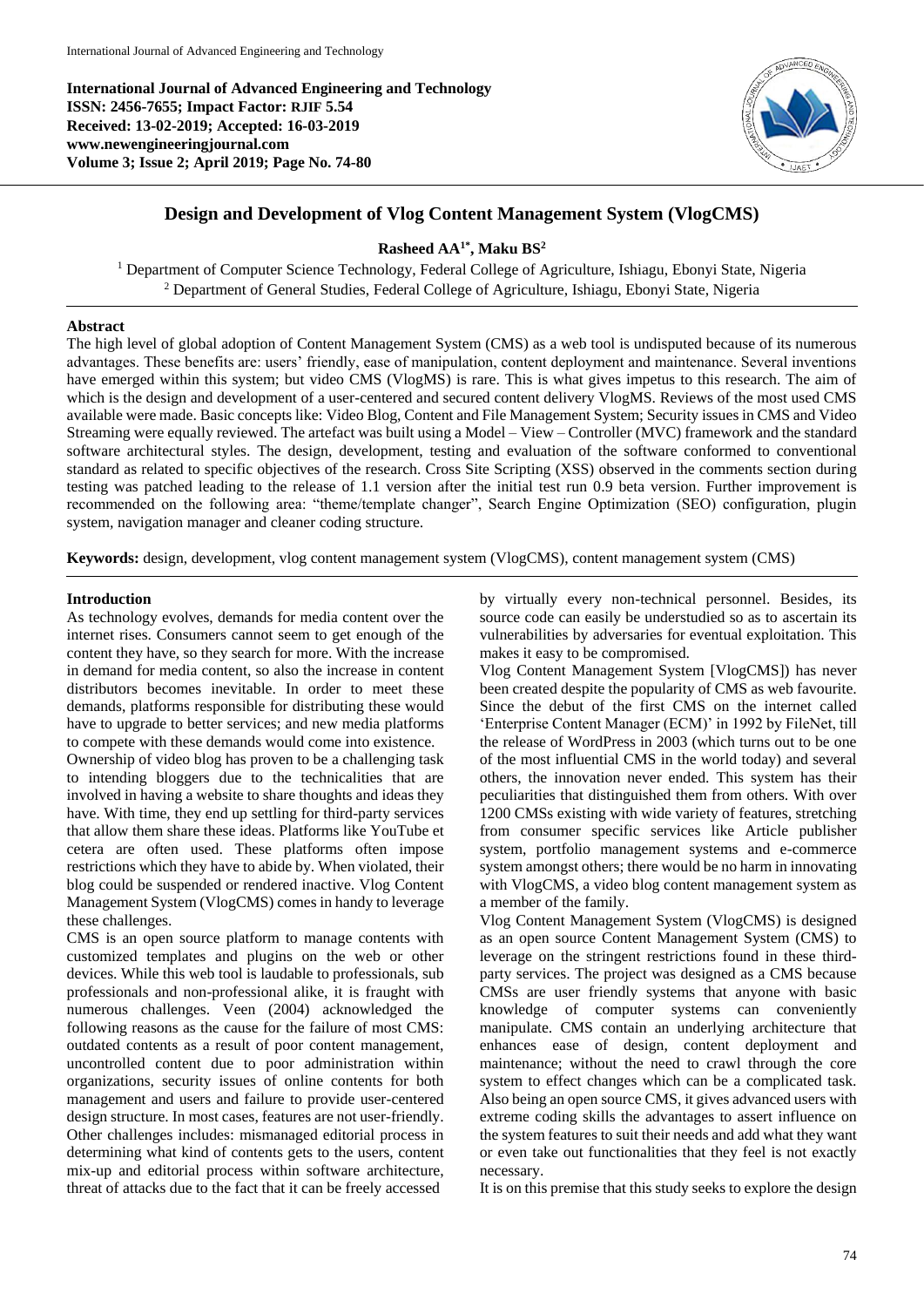and development of a Content Management System for Vlogs. The specific objectives of the research includes to:

- a. design and develop a user-centered Content Management System Vlogs without restrictions on the content and level of Video blog that can be accommodated.
- b. design a secured, user-friendly content delivery application.

# **Methodology**

In managing version of the software, Software Versioning methodology was adopted. Software Versioning systems allows efficient sharing of a project, and hence eases team software development by allowing for reconstruction of the original design intentions and give subsequent variations in time (Romian et. al, 2005). This is done by assigning unique version names or numbers to every release. Within a given version number category (major, minor, patch), these numbers are generally assigned in increasing order and correspond to new developments in the software (Wikipedia, undated (b)). There are different Software Versioning methods that could be adopted. In this study, Semantic Versioning was adopted.

## **Controllers**

The controllers are classes that interpret information provided by the model to the views. The following are controller classes with detailed information about each of them.

### **Admin Controller**

This controller coordinates every operation performed by the administrator. The following are functions associated with this controller.

construct():

This is a general method in PHP called the magic method. All libraries and models et cetera are declared in it so they would not have to be called every time a method is created. add\_category():

Receives input from respective field and inserts to database after create category button has been clicked

approve\_comment():

Updates comment value is\_approved to 1 after approve comment button has been clicked.

edit\_account():

Updates account information with new information newly provided

images():

Retrieves images uploaded from specified directory index():

Index method for the admin controller login():

Returns database row in association with the information entered by user

logout():

Destroys sessions created when user logs in.

menu\_navigation():

Displays views for adding menu navigation to headers new post():

Creates new posts and insert results to database

register():

Creates a new user with entered username, password and email

users():

Returns result of all registered users from database.

### **Home Controller**

This controller handles items displayed on the main website including the Homepage, Categories, Post Details et cetera. The following are functions associated with this controller: add\_comment():

Inserts post comments into database from user inputs. detail():

Displays information about posts and comments when post are clicked

index():

Displays the homepage when website is visited.

### **Install Controller**

This controller handles the setup configuration of the system. Setup includes connection to MySQL, creating a database, creating tables, creating Administrator account et cetera. The following are functions associated with this controller. index():

Initiates the MySQL connection page during the system installation.

database creation():

Creates MySQL database after connection to MySQL.

tables creation():

Creates tables into database when button is clicked site\_settings():

Inserts information from user input into database for system site settings

finish():

Displays the final process of the installation if installation is successful

delete\_files():

Deletes all installation files after installation is complete.





**Fig 1:** Sequence diagram for login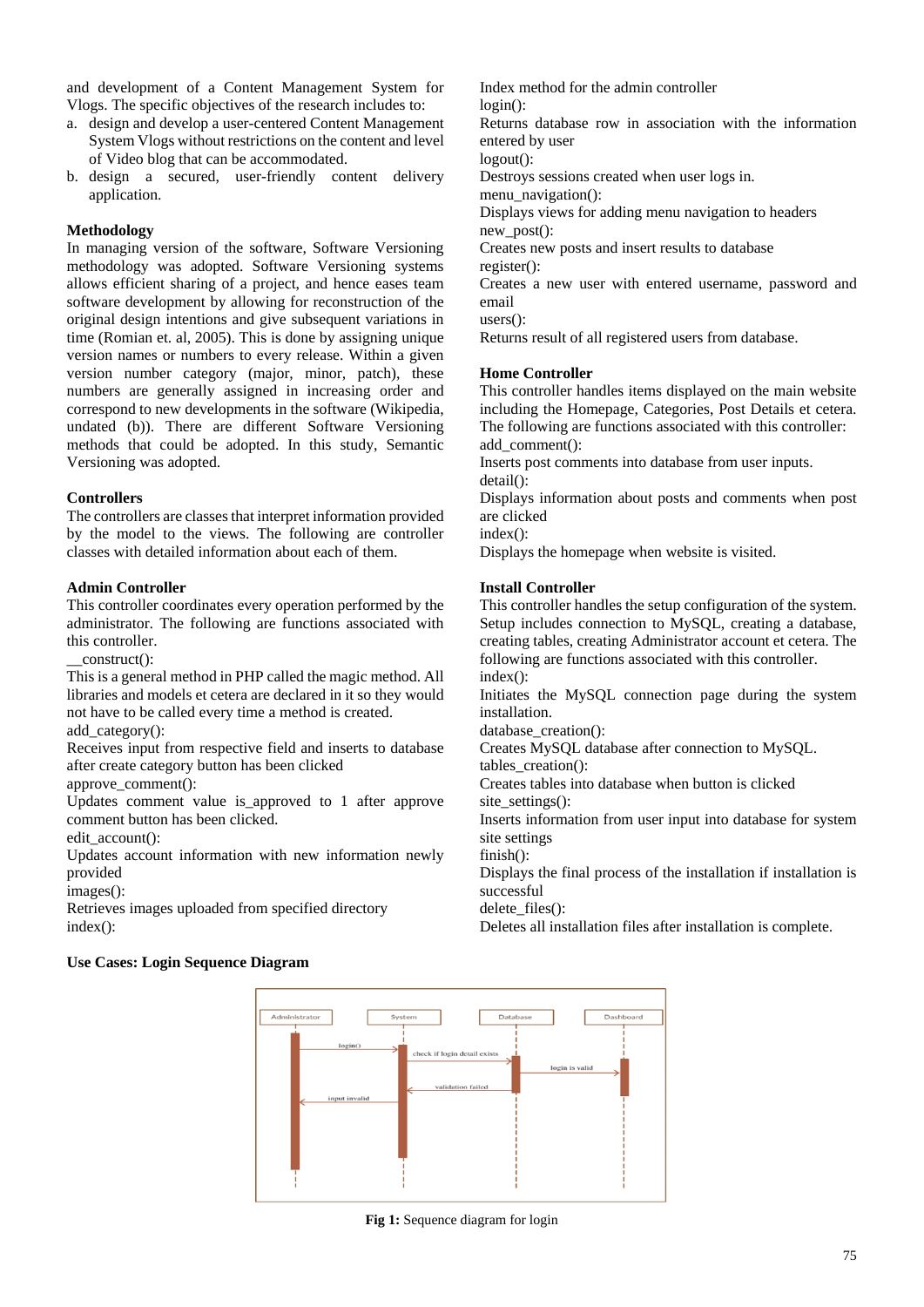# **Requirements Gathering**

In order to be able to know what end-user would want on the system, a questionnaire was designed to gather information in order to ascertain what end users might want. The Questionnaire can be found on the Appendix A.

# **Development and Testing**

This section introduces the system designs in form of screenshots so the reader can get a physical preview of the system.

# **Preliminary Design**

Content Management System has two major interfaces: the CMA and the CDA. The CDA would serve as a central interface that can be accessed by only the system administrator and authors. These interfaces consist of features for publishing contents and managing the views of the front-end interface. The CDA currently has two access

levels: Administrator and Author. Administrator can basically do anything on the system whereas the author has limited features unlike the administrator. These features include publishing Vlogs, adding users, editing users account and other functions.

# **Setup Configuration**

Before the system can be used, administrator has to go through a setup configuration phase. Here MySQL connection was made; database created. SQL tables would be automatically created; site settings were defined with information like: Administrator login details, website information like website URL, website title, description et cetera. After this information has been successfully added, a complete installation page comes up where administrator has to click "Complete Installation". Afterwards, installation files would be deleted for security reasons. The following are screenshot samples demonstrating the installation process:

| MySQL connection > E Database > E Create Tables > $\Phi$ Site settings > 14 Complete Installation |  |
|---------------------------------------------------------------------------------------------------|--|
| Welcome to ViogMS!                                                                                |  |
| Before you can use VlogMS, you have to complete this quick installation                           |  |
| The installation will automate the MySQL database creation process for you.                       |  |
| You will need to know the following items before proceeding.                                      |  |
| 1. Database hostname<br>2. Database username<br>3. Database password (leave empty for default)    |  |
| Example:                                                                                          |  |
| hostname: localhost<br>username: root<br>password: root                                           |  |
| Hostname                                                                                          |  |
| localhost                                                                                         |  |
| Usemame                                                                                           |  |
| reet                                                                                              |  |
| Password                                                                                          |  |
| Enter your mysgl password                                                                         |  |
| Continue                                                                                          |  |
|                                                                                                   |  |

**Fig 2:** shows the first page of the installation process

When installing on a local system by default the hostname is localhost and username is root. Passwords are not usually specified on the local host by default so it can be left blank

unless the user sets a password for the root user, then it has to be specified.

| ViegMS |                                                                                                                                                                                             | 0.9 |
|--------|---------------------------------------------------------------------------------------------------------------------------------------------------------------------------------------------|-----|
|        | <br>49 MySQL connection < B Database > B Create Tables < B case service < Birchargente instances                                                                                            |     |
|        | Tables creation                                                                                                                                                                             |     |
|        | Your database (sussiliationales) has been successfully created.<br>Please click the "Continue" button below to generate the required tables for your ving-<br>- 1950 - STATISTIC STATISTICS |     |
|        | <b>COMMISSION</b>                                                                                                                                                                           |     |
|        |                                                                                                                                                                                             |     |
|        |                                                                                                                                                                                             |     |
|        |                                                                                                                                                                                             |     |
|        |                                                                                                                                                                                             |     |

**Fig 3:** shows connection has been successful and user would be asked to enter a desired name for Vlog database

After connection has been successfully made user would be taken to the database creation page where desired name for database would be entered and database would be created

automatically. If there is an error with this action database would not be created and user would be asked to retry until successful.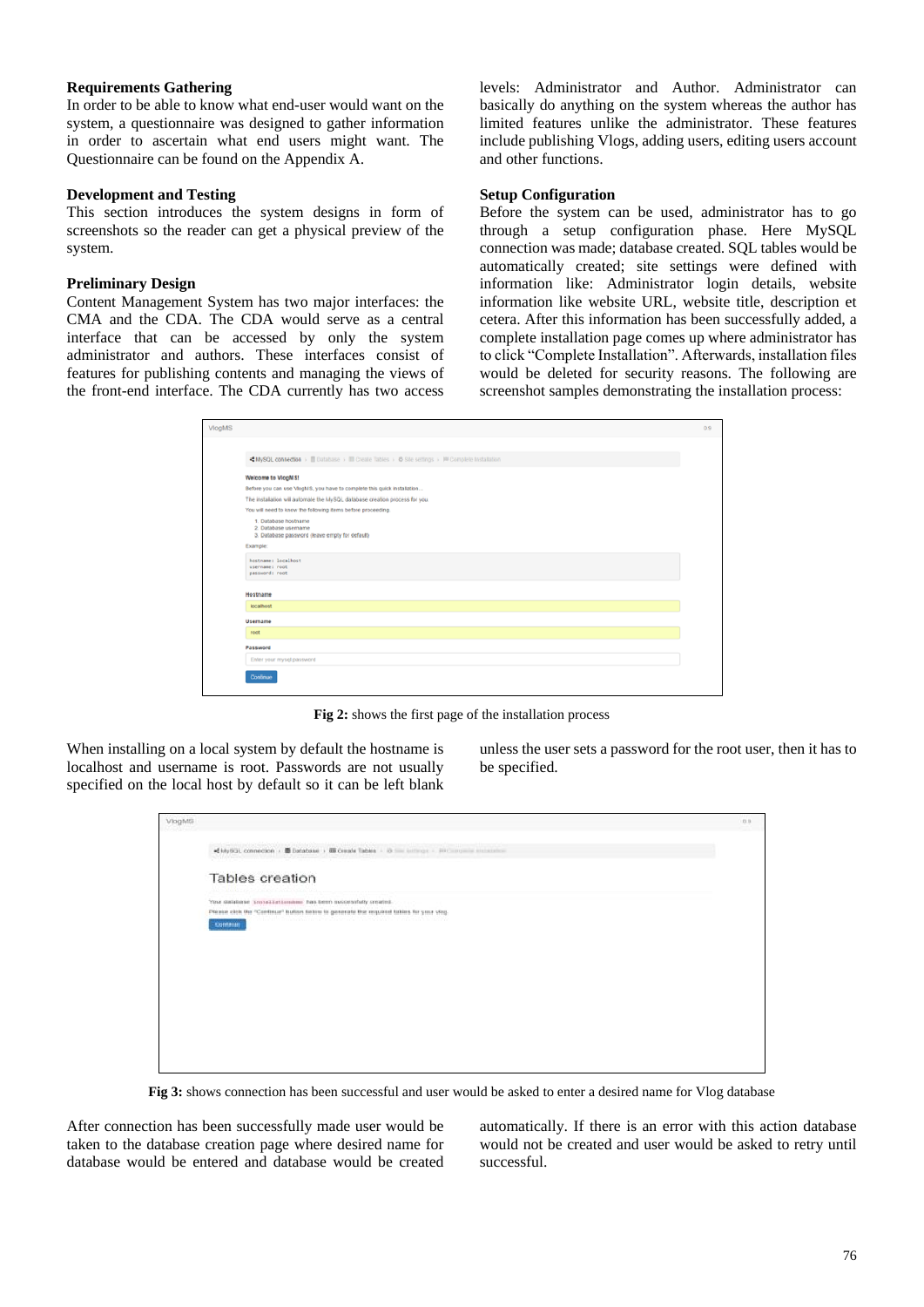| VlogMS |                                                                                                                             | 0.9 |
|--------|-----------------------------------------------------------------------------------------------------------------------------|-----|
|        | <br>MySQL connection > BDatabase > IIII Create Tables > © Site settings >  9 Complete Installation                          |     |
|        | Create database                                                                                                             |     |
|        | © Connection to MySQL successfull                                                                                           |     |
|        | Please Enter a name for the database that will host your VBlog data.<br>The database will be created automatically for you. |     |
|        | Database name                                                                                                               |     |
|        | installation_demo<br>Continue                                                                                               |     |
|        |                                                                                                                             |     |
|        |                                                                                                                             |     |
|        |                                                                                                                             |     |

**Fig 4:** shows database creation was successful then user is asked to click continue to create required tables

After database creation is successful user is taken to the next phase; where "Continue" button has to be clicked to create tables required for the system to operate properly.

| VlogMS |                                                                                                                                                                           |                                                                 | 0.9 |
|--------|---------------------------------------------------------------------------------------------------------------------------------------------------------------------------|-----------------------------------------------------------------|-----|
|        |                                                                                                                                                                           |                                                                 |     |
|        | $\blacktriangleleft$ MySQL connection > $\blacksquare$ Database > $\blacksquare$ Create Tables > $\lozenge$ Site settings > $\blacktriangleright$ B Complete Installation |                                                                 |     |
|        |                                                                                                                                                                           |                                                                 |     |
|        | Site settings                                                                                                                                                             |                                                                 |     |
|        |                                                                                                                                                                           |                                                                 |     |
|        | @ Tables successfully added to database                                                                                                                                   |                                                                 |     |
|        |                                                                                                                                                                           |                                                                 |     |
|        | Please provide these few site settings.                                                                                                                                   |                                                                 |     |
|        | <b>Admin username</b>                                                                                                                                                     | <b>Base un</b>                                                  |     |
|        | Administrator                                                                                                                                                             | http://localhost/aaa/                                           |     |
|        | This will be your admin account username on the vlog                                                                                                                      | Example: http://example.com/ (don't forget the trailing slashf) |     |
|        | <b>Admin email</b>                                                                                                                                                        | <b>Site title</b>                                               |     |
|        | administrator@vlogms.com                                                                                                                                                  | Viog MS                                                         |     |
|        | This email will be used to send and receive notifications                                                                                                                 | Example: My Vlog                                                |     |
|        | <b>Admin password</b>                                                                                                                                                     | Site slogan                                                     |     |
|        | --------                                                                                                                                                                  | Best Video Blog Management System                               |     |
|        | This will be the password for your admin account                                                                                                                          | Example: Best Video Blog Management System                      |     |
|        | Confirm password                                                                                                                                                          |                                                                 |     |
|        | ********                                                                                                                                                                  |                                                                 |     |
|        | Must match the password you entered above                                                                                                                                 |                                                                 |     |

**Fig 5:** shows a sample how site settings are provided

On this page is where the administrator is created for the Vlog along with some basic settings for the site.

| <b>VlogMS</b> |                                                                                                                                     | 0.9 |
|---------------|-------------------------------------------------------------------------------------------------------------------------------------|-----|
|               | ■ MySQL connection > Database > III Create Tables > $\bullet$ Site settings > >> >> Complete Installation                           |     |
|               | Complete Installation                                                                                                               |     |
|               | Blog settings are okay!                                                                                                             |     |
|               | Installation completed!<br>For security reasons, installation files would be deleted after clicking "Complete Installation" button. |     |
|               | You the will be redirected to the home page of your vlog.                                                                           |     |
|               | Login as admin (with the admin account your created just before)                                                                    |     |
|               | Admin URL can be accessed with http://localhost/aaa/admin                                                                           |     |
|               | Have fun using VlogM\$ :)                                                                                                           |     |
|               | <b>Complete Installation</b>                                                                                                        |     |
|               |                                                                                                                                     |     |
|               |                                                                                                                                     |     |
|               |                                                                                                                                     |     |
|               |                                                                                                                                     |     |
|               | localhost/asa/install/delete_files                                                                                                  |     |

**Fig 6:** complete installation page

This is the final page of the installation process after clicking "Complete Installation". Files associated with the installation process would be permanently deleted so that someone with negative intentions would not have access to these files so as to use them to their own advantage as against that of the administrator. Although restrictions have also been made so these process cannot be repeated. It is just safe to delete the files rather than leave them to chance.

#### **Login and Landing Page**

There two landing pages: the first for administrators and the second for users. For administrators, the landing page known as "Dashboard". It is shown after their login has been verified. Although users' login has not been fully implemented on the system, Administrators can still add users and authors so they can post Vlogs. User registration would be fully implemented in later version of the system.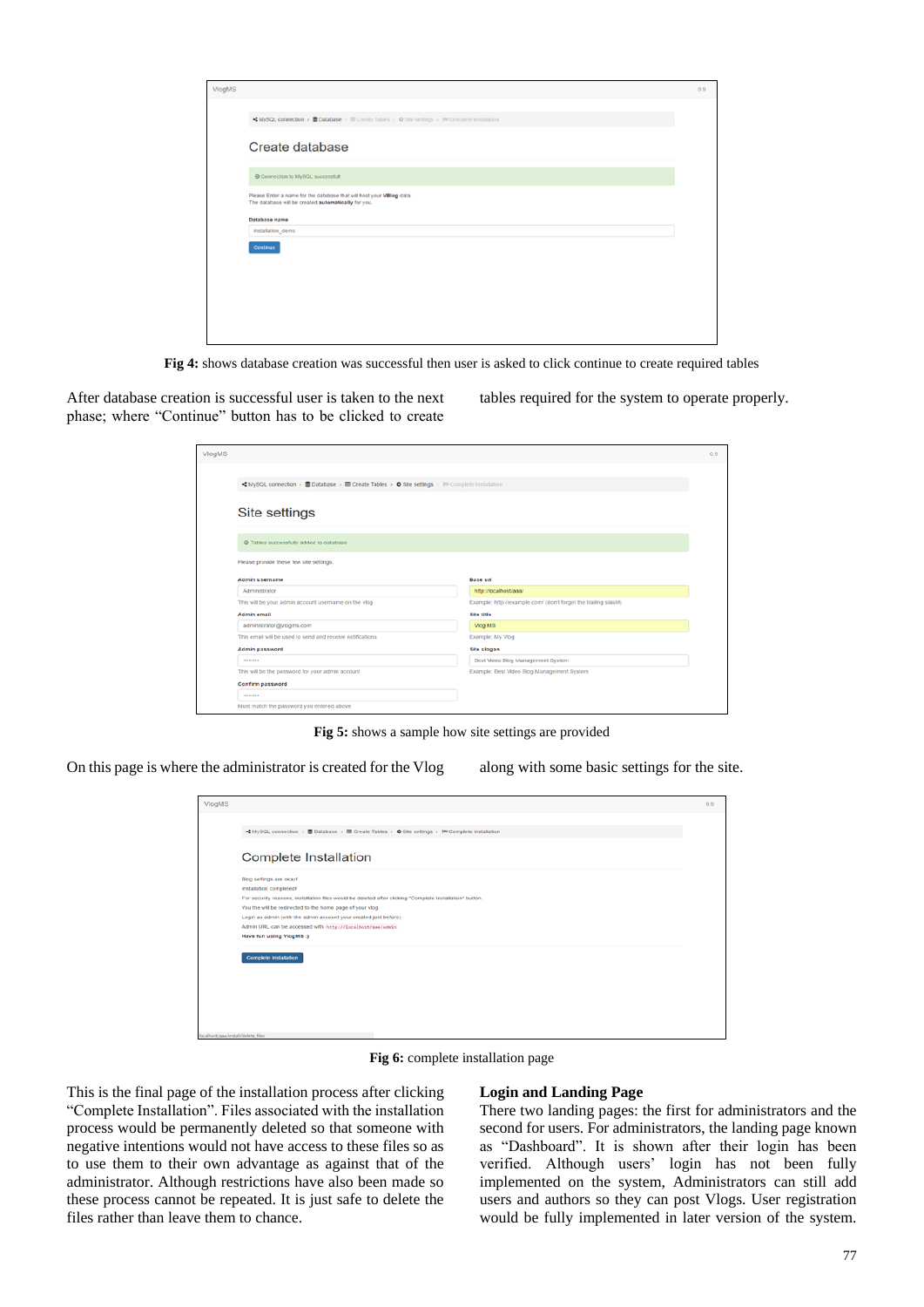Currently only guest browsing is available.



**Fig 7:** shows a sample of the login page

|                                                                    | Sthis->form validation->set rules('username', 'Username', 'required alpha numeric');     |  |
|--------------------------------------------------------------------|------------------------------------------------------------------------------------------|--|
|                                                                    | \$this->form validation->set rules ('password', 'Password', 'required');                 |  |
|                                                                    |                                                                                          |  |
| if (\$this->form validation->run() == false) {                     |                                                                                          |  |
| // validation not ok, send validation errors to the view           |                                                                                          |  |
| \$this->load->view('themes/default/admin/login', \$data);          |                                                                                          |  |
| lelse                                                              |                                                                                          |  |
| Susername = Sthis->input->post('username');                        |                                                                                          |  |
| \$password = \$this->input->post('password');                      |                                                                                          |  |
|                                                                    | if (Sthis->admin model->resolve user login(Susername, Spassword)) {                      |  |
|                                                                    | \$user id = \$this->admin model->get user id from username (\$username) ;                |  |
| $Suser = Sthis - \lambda dmin model - \lambda get user(Suser id);$ |                                                                                          |  |
| // set session user datas                                          |                                                                                          |  |
|                                                                    | \$ SESSION['is blocked'] = (bool) \$user->is blocked;                                    |  |
| \$ SESSION['user id']                                              | $=$ (int) \$user->id;                                                                    |  |
| \$ SESSION['username']                                             | = (string) \$user->username;                                                             |  |
| \$ SESSION['logged in'] = (bool)true;                              |                                                                                          |  |
|                                                                    | \$ SESSION['is confirmed'] = (bool)\$user->is confirmed;                                 |  |
| \$ SESSION['is admin']                                             | $=$ (bool) \$user->is admin;                                                             |  |
| \$ SESSION['is author']                                            | - (bool) Suser->is author;                                                               |  |
| // user login ok                                                   |                                                                                          |  |
| if(Suser->is admin == 1    Suser->is author == 1){                 |                                                                                          |  |
| redirect (base url ('admin'));                                     |                                                                                          |  |
| lelesc                                                             |                                                                                          |  |
|                                                                    | \$data->error = 'Only Administrator permitted';                                          |  |
|                                                                    | \$this->load->view('themes/default/admin/login', \$data);                                |  |
|                                                                    |                                                                                          |  |
| $1$ else $($                                                       |                                                                                          |  |
| // login failed                                                    |                                                                                          |  |
|                                                                    | \$data->error = 'Username and password do not match or you do not have an account yet.'; |  |
| // send error to the view                                          |                                                                                          |  |
|                                                                    | \$this->load->view('themes/default/admin/login', \$data);                                |  |
|                                                                    |                                                                                          |  |
|                                                                    |                                                                                          |  |

**Fig 8:** shows the code associated with the login

The first two lines in the login code sets validation of login input from the users of the respective fields. On the first line, the username field is specified and is set to accept only alphanumeric values; while the password field is only required. The first statement runs when the "login" button is clicked. The statement returns false if the validation does not correspond with the validation that has been set in the first two lines. If the statement returns true, the else block would run. Here the values inputted will be stored in respective variables. Then the nested if statement within the else block would run. The if resolves user login with the resolve user login method if this validation is okay, it check

if the values entered corresponds with values in the database; then it returns the user unique along with the entire user information in the row. The values retrieved from the row are stored in session variables either as Integer, String or Boolean depending on the value being stored in the session. The nested if also has a nested if that checks if the user trying to login is either an admin or an author. If not, it returns a notice telling the user "Only Administrator permitted". The last else statement runs when the resolve\_user\_login method returns false; which happens when username or password does not correspond with any value in the database.

|                                                          | Pending Comments (1)                                                                                  |          |                                                                  | <b>Recently Published</b>                                                                                        |
|----------------------------------------------------------|-------------------------------------------------------------------------------------------------------|----------|------------------------------------------------------------------|------------------------------------------------------------------------------------------------------------------|
| <b>CONTENT</b><br><b>A New Post</b><br><b>C</b> Posts    | New comment by Qadzealous Abdulgadir on Post with different formatting<br>hey<br>Approve   Disapprove |          |                                                                  | Sony Debuts Its Flagship Device, Xperia XZ by<br>Citizen Abdul<br>in Tech Reviews<br>Wednesday Sep 07, 2016      |
| <b>B</b> Videos<br><b>ER Images</b>                      | <b>60 Most Viewed Posts</b><br>Post with different formatting                                         | 114      | <b>Ca Most Commented Posts</b><br>Post with different formatting | A very New Topic by Citizen Abdul<br>in Sports<br>Tuesday Aug 30, 2016                                           |
| <b>b</b> Categories<br><b>USERS</b>                      | IPhone 5C Vs Tecno A2 - Video Comparison<br>A very New Topic                                          | 49<br>27 | iPhone 5C Vs Tecno A2 - Video Comparison<br>A very New Topic     | Post with different formatting by Citizen Abdul<br>in Tech Reviews<br>Thursday Jul 07, 2016                      |
| <b>W</b> Users<br><b>A.</b> Add User                     | Sony Debuts Its Flagship Device, Xperia XZ                                                            | 17       | Sony Debuts Its Flagship Device, Xperia XZ                       | iPhone 5C Vs Tecno A2 - Video Comparison by<br>Citizen Abdul<br>in Tech Reviews                                  |
| TOOLS:<br>✔ Change Theme<br><b>of</b> Site Configuration | Jouery Update select from input                                                                       |          | Jquery Update select from input                                  | Thursday Jul 07, 2016<br>Blog post with Video Third by Citizen Abdul<br>in Uncategorized<br>Tuesday Jul 05, 2016 |
| <b>III</b> Menus<br>& Plugins                            |                                                                                                       |          |                                                                  |                                                                                                                  |

**Fig 9:** shows sample of the dashboard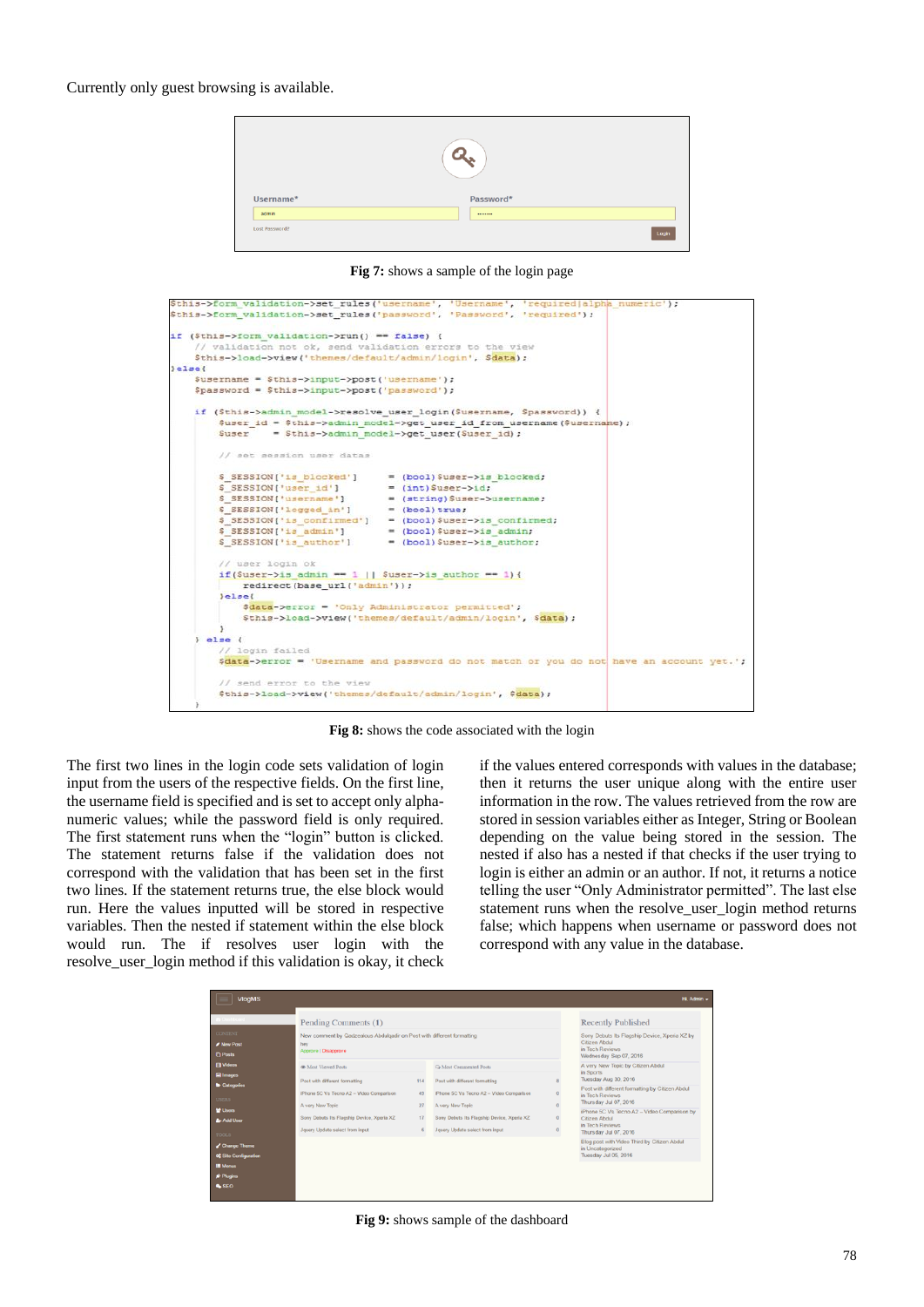# **Headers**

The website has a global header throughout the pages. It contains navigations to various pages as specified by the user. The default header navigations specified by the system are

placeholders for values specified by the user, this includes the website title et cetera. Also, the search bar has been specified by default as header content. The other navigations and respective pages have to be created by the user in the CDA.

| <b>Menu Management</b>                 |  |  |
|----------------------------------------|--|--|
|                                        |  |  |
| <b>Menu Title</b><br><b>Contact Us</b> |  |  |
| Menu URL <sup>O</sup><br>contact-us    |  |  |
| <b>Html Code</b>                       |  |  |

**Fig 11:** shows how menu navigations can be added the header

## **Testing**

Throughout the history of software/application development, no software is truly complete until the software is fully tested. The testing has to cover the following areas or more: functionality check, security test for vulnerabilities and also test to prevent regression. The main focus of testing was to ensure that the deployed system meets user standards for the operations described and to work as expected. Though, due to resource limitation and time, the system was not tested in large scalability when deployed by end users.

The VlogCMS system was tested by using peer review method. In this case, a 0.9 beta version was distributed to different individuals in which they had use the system to it peaks in different ways and then they reported issues they faced when using it and also areas where the system needs improvement. One major security issue reported during this test was Cross Site Scripting (XSS) in the comments section of which this security loop hole was patched and then a 1.1 version of the system was released.

## **Evaluation**

The project was evaluated using the following objectives defined in the introduction section:

- To design and develop a user-centered content management system without content restriction.
- To design a secured, user-friendly content delivery application.

The project was analyzed on the basis of specified objectives.

## **User Centered Content Management System**

"To design and develop a user-centered content management system without content restriction."

The project has been developed with a framework that uses the architectural structure of Model, view and controller to ensure interoperability and robustness when being handled by users.

The system uses model to communicate with data from users and interprets them using the controller and gives an output through the view. It is user-centered because issues'

involving accessibility and content level has been eliminated. Content sections was clearly defined, user can easily browse through contents by simply searching, navigational elements are user-defined so there is no problems with navigations, scrolling through a lot of contents has been eliminated as there is pagination for easy browsing.

# **User-friendly Content Delivery Application**

"Design a secured, user-friendly content delivery application".

The major challenge faced during the project is conceptualizing an innovative, secured and user-friendly CMS that can leverage the challenges inherent in the previous global releases. Inadequate time was a limiting factor in the design and development of the system since it is thesis based project. The project implementation was quite labour intensive. Several components APIs, libraries and architectures were utilized to ensure the system flexibility. The flexibility of the system has been illustrated in the 'architectural design and development' of the system. The deployed system demonstrates the operation of these components and how robust they are. Although the system is very simple, most features promised were achieved which makes it very unique.

# **Conclusion and Further Work**

# **Key Accomplishments**

The VlogMS was able to accomplish the following achievements:

- A framework for video blogging activities
- A responsive user interface for handheld devices
- A user-friendly content delivery application.
- A secured system.

## **Future Work**

This project was the first to fully implement video blogging on Content Management System. Future improvement would be endless. This section covers possible areas that are likely to be implemented in future for best effectiveness and efficiency.